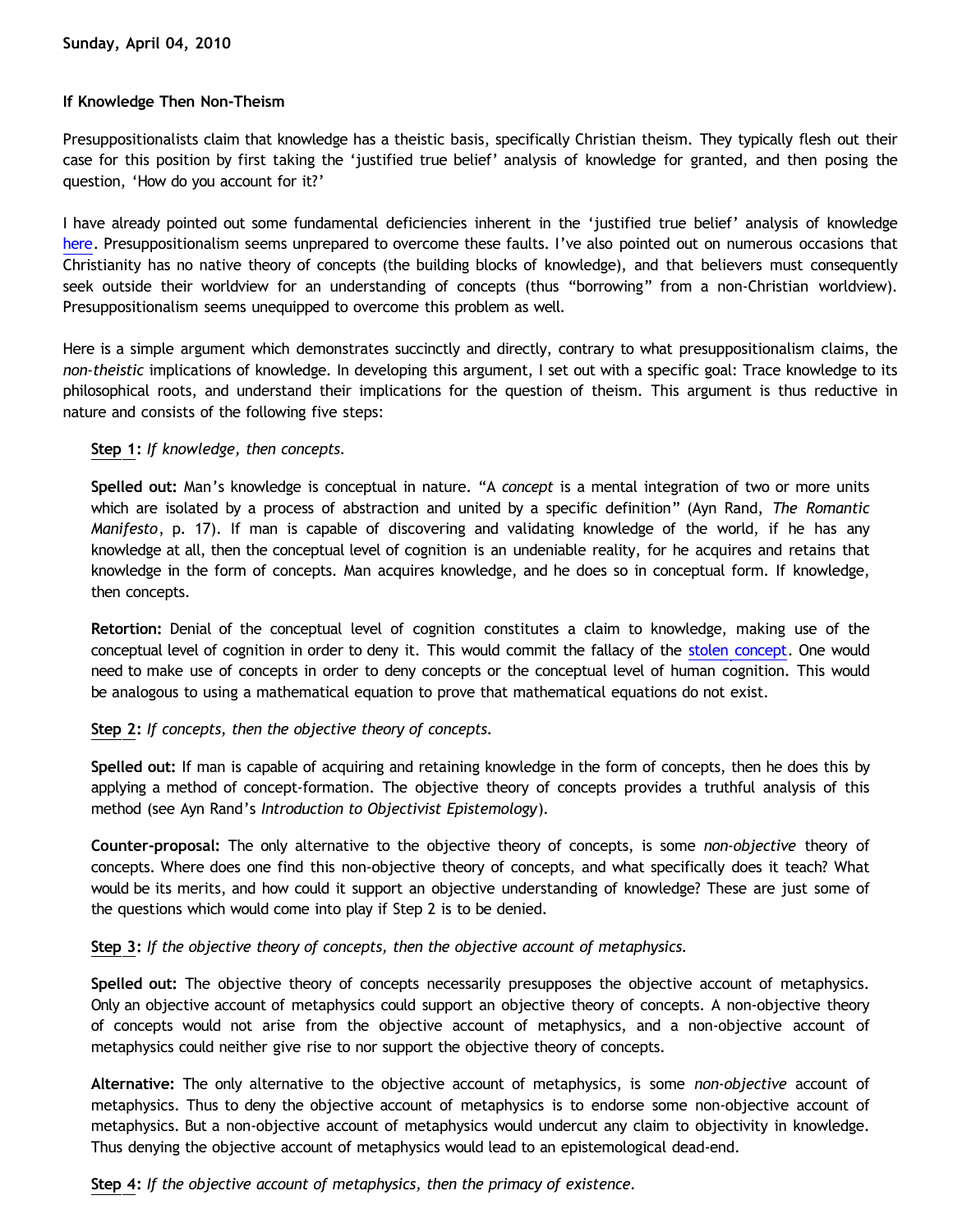**Spelled out:** The core of the objective account of metaphysics *is* the primacy of existence. This is the recognition of the fact that the objects of awareness exist and are what they are independent of the activity by which the subject is aware of those objects. It is the view that the *objects* of consciousness hold metaphysical primacy over the *subject* of consciousness. Hence, *objectivity*.

**Alternative:** The only alternative to the primacy of existence, is some expression of the primacy of consciousness. Theism numbers among the many expressions of the primacy of consciousness. Any idea or worldview which assumes the primacy of consciousness can only entail a subjective account of metaphysics.

### **Step 5:** *If the primacy of existence, then non-theism.*

**Spelled out:** Since theism posits the existence of a consciousness to which its objects are said to conform, theism assumes the primacy of consciousness and thus constitutes an example of a worldview whose metaphysics is *non-objective*. Indeed, the metaphysics of theism is *subjective* in nature. Moreover, to deny the subjective nature of theistic metaphysics, is to deny the power, sovereignty and supremacy of theism's god. I have already shown how theism is incompatible with the primacy of existence (see for instance [here](http://bahnsenburner.blogspot.com/2008/12/inherent-subjectivism-of-god-belief.html) and [here](http://bahnsenburner.blogspot.com/2010/02/how-theism-violates-primacy-of.html)). Theists who have attempted to interact with my case have only shown themselves to be at a loss as how to overcome the problems which I have identified.

**Challenge:** Those who would claim that theism is compatible with the primacy of existence, are welcome to attempt a reconciliation between the two. I submit that any attempt to do so will compromise the one or the other in some fatal manner, such as extinguishing the sovereignty of theism's god, or by outright repudiating the primacy of existence.

So there you have it. If the presuppositionalist claims to have any knowledge at all – even so-called "mundane" knowledge – his claim to knowledge carries with it the epistemological and metaphysical underpinnings which cannot support his theistic beliefs.

The upshot is that any time a theist affirms his god's existence as an item of knowledge, he is performatively contradicting his theism. Additionally, any time he attempts to enlist knowledge in assembling an argument intended to prove the existence of his god, he is implicitly undercutting his own case. By making a knowledge claim, he is making use of concepts; by making use of concepts, he is assuming the objective account of metaphysics; by assuming the objective account of metaphysics, he is implicitly granting the primacy of existence; by implicitly granting the primacy of existence, he is implicitly denying the primacy of consciousness, which is the metaphysics to which theism ultimately reduces.

How can the theist overcome these points? He would ultimately have to show that knowledge reduces to a *subjective* account of metaphysics, to the primacy of consciousness. Thus he could not make use of the objective theory of concepts, and it's questionable even if he could underwrite his conception of knowledge with any theory of concepts. Thus it should not be a surprise when theists characterize knowledge as a phenomenon consisting primarily of *beliefs* rather than concepts.

But I am open to considering theistic reaction to the chain of reasoning which I have presented above. I am especially curious to see how Christians would try to tackle it.

Any takers?

by Dawson Bethrick

Labels: [Concepts,](http://bahnsenburner.blogspot.com/search/label/Concepts) [Knowledge](http://bahnsenburner.blogspot.com/search/label/Knowledge), [Metaphysics](http://bahnsenburner.blogspot.com/search/label/Metaphysics), [Primacy of Existence,](http://bahnsenburner.blogspot.com/search/label/Primacy%20of%20Existence) [stolen concepts](http://bahnsenburner.blogspot.com/search/label/stolen%20concepts)

*posted by Bahnsen Burner at [12:00 AM](http://bahnsenburner.blogspot.com/2010/04/if-knowledge-then-non-theism.html)*

**26 Comments:**

[Pranav Bethala](http://www.blogger.com/profile/03136722101076701265) said...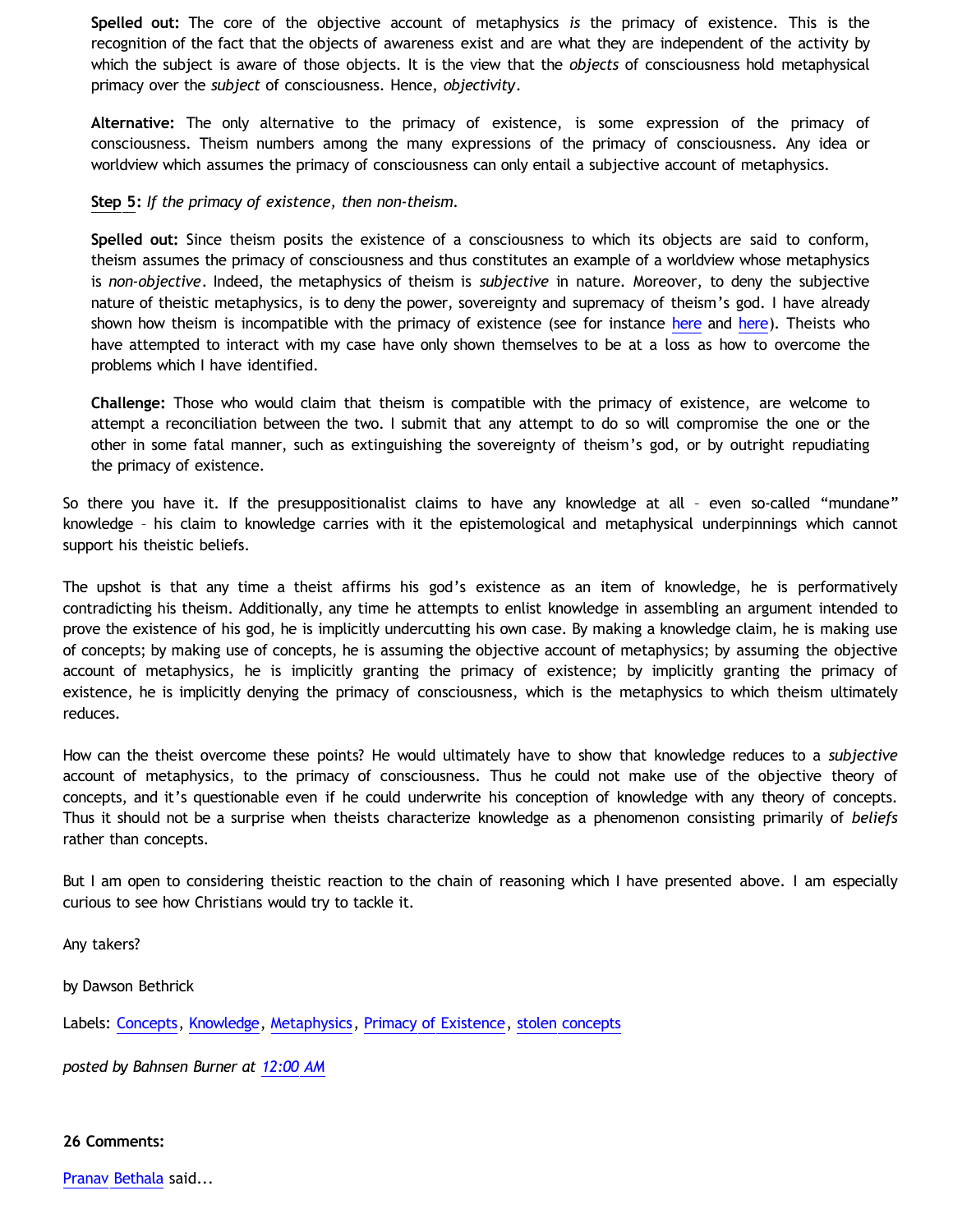This post has been removed by the author.

[April 06, 2010 9:12 AM](http://bahnsenburner.blogspot.com/2010/04/1104827342901757571)

[Bahnsen Burner](http://www.blogger.com/profile/11030029491768748360) said...

Hello,

Thank you for your question.

By 'objective' I mean the proper orientation in the relationship between the subject of consciousness and its objects in epistemology. See my blog [The Inherent Subjectivism of Theism](http://bahnsenburner.blogspot.com/2008/12/inherent-subjectivism-of-god-belief.html) for details.

Regards, Dawson

[April 06, 2010 4:38 PM](http://bahnsenburner.blogspot.com/2010/04/8510370001926516975)

[Vytautas](http://www.blogger.com/profile/10563655929016752682) said...

God is not bound to the primacy of existance, while others are bound by it, since it depends if knowledge is objective relative to the subject. Man is bound by the primacy of existence, while God is not bound by it, since his knowledge is subjective.

[April 07, 2010 1:32 PM](http://bahnsenburner.blogspot.com/2010/04/1693568377540000353)

[Vytautas](http://www.blogger.com/profile/10563655929016752682) said...

Dawson -

Do you like Iommi as in Tony Iommi from Black Sabbath? Also you can check out my argument for God here if you want: <http://privyfisherman.blogspot.com/2009/12/analogical-knowledge-of-god.html> It is different than the ontological argument.

#### [April 07, 2010 1:43 PM](http://bahnsenburner.blogspot.com/2010/04/3997857849583603154)

[Bahnsen Burner](http://www.blogger.com/profile/11030029491768748360) said...

Vytautas: "God is not bound to the primacy of existence"

Of course: in the context of the imagination, imaginary beings are not bound by anything. They can do whatever you imagine.

Vytautas: "while others are bound by it,"

Every example of consciousness which we find in nature (in the reality which we can perceive and scientifically study) is bound by the primacy of existence. Why suppose that there exists some consciousness outside of nature (outside the reality which we can perceive and scientifically study) which enjoys metaphysical primacy over its objects? How do we reliably distinguish this supposed primacy-enjoying consciousness from something we're merely imagining?

Vytautus: "Man is bound by the primacy of existence, while God is not bound by it, since his knowledge is subjective."

So, your god's knowledge is subjective, not objective. That's quite an admission. If what you claim your god "knows" is subjective, how does it qualify as knowledge? This is not explained.

Also, if it is conceded that man is bound by the primacy of existence, and your god's alleged knowledge is admitted to be subjective, then I must be correct in inferring that (man's) knowledge implies non-theism, since man's knowledge (even the very possibility of his knowledge) presupposes the primacy of existence, the principle from which, according to you, your god is exempted.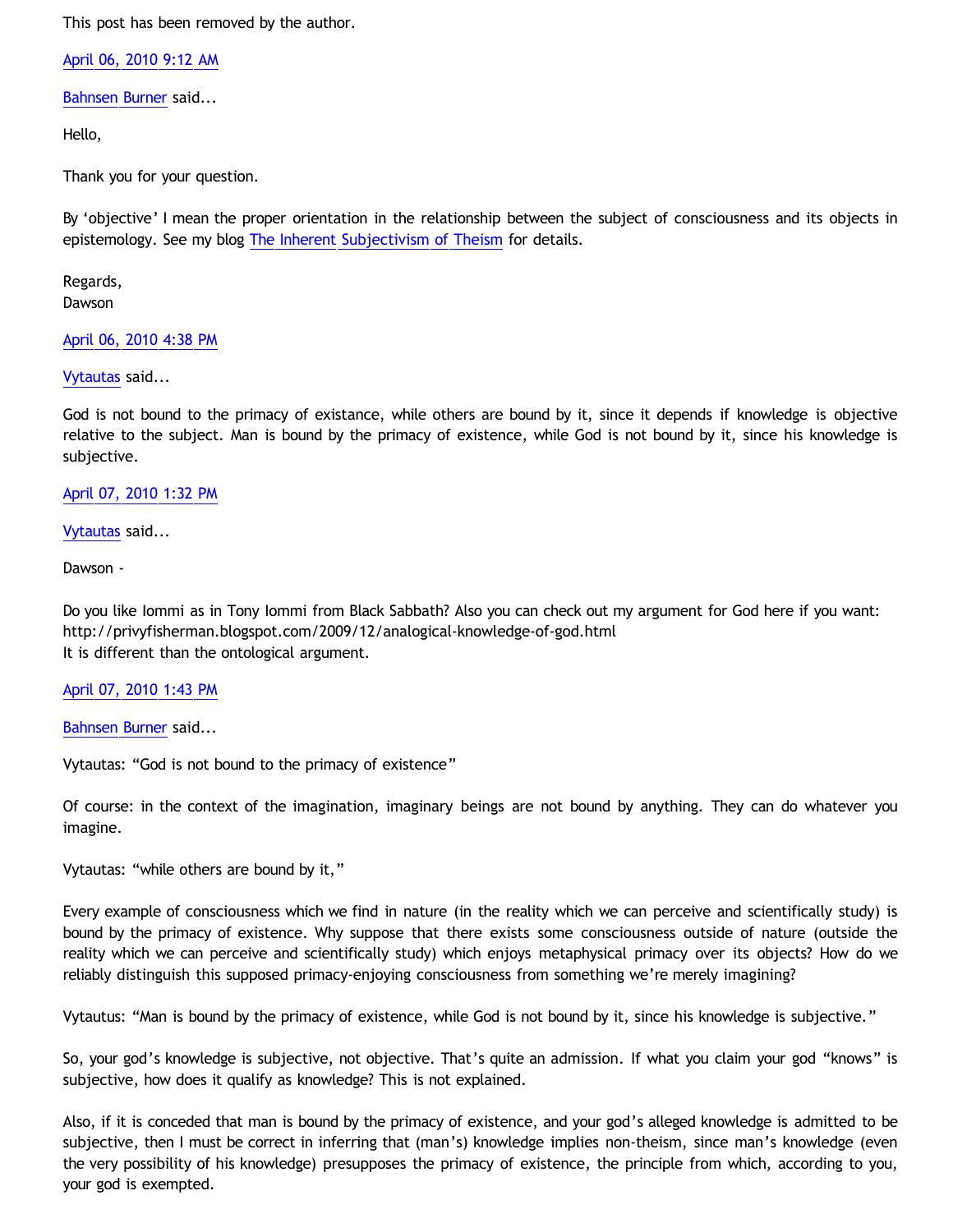I did briefly look at your argument. You seem to think that if "the universe as a whole is not self-sufficient," then your god "must exist." It is unclear how this would follow without a number of supporting assumptions being brought to the fore and defended. For instance, if it turns out that the universe is not self-sufficient, why couldn't it be the case that 20,000 gremlins must have created it? Or that a magical obelisk (a la *2001: A Space Odyssey*) must exist? Or perhaps a universe-manufacturing singularity is responsible for its existence? Why suppose that whatever allegedly caused the universe to exist is or was a conscious being?

Your argument for the universe not being self-sufficient is also deficient. It blatantly commits the fallacy of composition, and when attempting to defend it against the charge of composition, you commit the fallacy of division when you say "if the characteristic of the whole is an essential property, then all of the parts must carry that property." I see no reason why specific entities in the universe may be dependent upon other entities within the universe, but that the universe as a whole does not depend on anything else.

You then say "If it is possible that some of the parts do not carry the essential property, then those parts are not apart of the entity, since the essential property defines it." For one thing, the universe is not an entity, but the sum total of everything which exists; it is a *collection* of entities. Also, I would not say that self-sufficiency is "the essential property " which "defines" the universe. For one, definitions are characteristics of concepts, not of entities or groups of entities as such. Also, the essential of the universe is *existence*, for it is by virtue of the fact that something exists that it is properly included in the collection which the concept 'universe' denotes. The fact that the universe, far from being a product of anything "outside" of it, is self-sufficient (in the sense that it does not "depend on anything else outside of itself to preserve it"), is simply an added bonus, not *the essential* characteristic of the universe. There is no "outside" the universe. There is the universe, and there is what we imagine. By placing your god outside the universe, you put it squarely in the realm of the imaginary.

Regards, Dawson

## [April 07, 2010 5:10 PM](http://bahnsenburner.blogspot.com/2010/04/6826124758750265604)

### [Vytautas](http://www.blogger.com/profile/10563655929016752682) said...

God knows something because he made it that way. He does not learn about anything in creation because he made it. As you say, "to deny the subjective nature of theistic metaphysics, is to deny the power, sovereignty and supremacy of theism's god." I deny the objective account of metaphysics, in which all subjects are bound by the primacy of existence. What is to affirm an objective metaphysics but to deny that the subject can create out of nothing?

As for my argument, God is assumed not to exist, then a contradiction is shown, so that God must exist. 20,000 gremlins or a magical obelisk are not assumed to not exist for purposes of contradiction, while God is assumed not to exist. The wording for the argument could be better, but I still do not see its logical fallacy. A collection of entities is an entity. Instead of saying self-sufficiency defines the universe, the universe has the property of self-sufficiency, and the self-sufficiency of the universe is an essential property, if God does not exist.

The fallacy of division applies to accidental properties of an entity, while my argument deals with an essential one. For example, the outside of the apple is red, so that the entire apple including the inside of it is red. This does not follow because apples do not have to be red. It could be yellow. There are dependent entities in the universe. For example, a book is dependent on its writer, or the watch is dependent on its watchmaker. The universe as a whole does not depend on anything else because if it did then there would be a creator of the universe, but some of the entities of the collection are not self-suffient.

# [April 07, 2010 6:09 PM](http://bahnsenburner.blogspot.com/2010/04/298914153662781829)

# [Bahnsen Burner](http://www.blogger.com/profile/11030029491768748360) said...

Vytautas: "God knows something because he made it that way."

Of course, one can claim that the god which they imagine created anything. And what you say here simply confirms that Christianity affirms mutually self-contradictory metaphysics (see for instance [here\)](http://bahnsenburner.blogspot.com/2006/03/confessions-of-vantillian-subjectivist.html).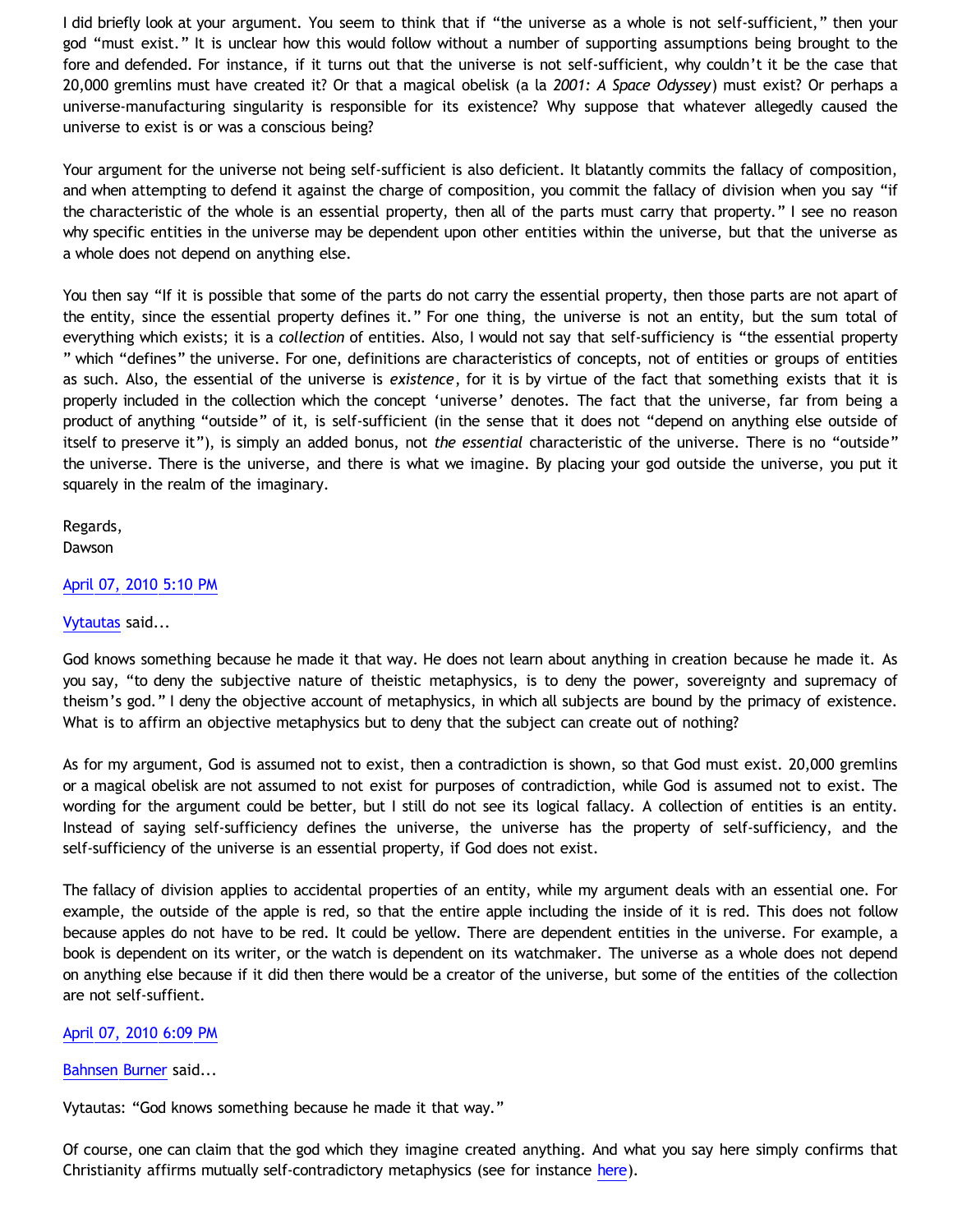But what you say here puts a condition on your god's knowledge that you probably cannot sustain consistently. Does your god know itself as a trinity? If so, did it make itself a trinity? Does your god know what sin is? If so, did it create sin? Did it create the possibility of sin? Does your god know what imperfection is? If so, did it create imperfection? (See [here](http://bahnsenburner.blogspot.com/2009/03/was-adam-created-perfect.html).) Even when it comes to your god, mutually self-contradictory metaphysical implications are unavoidable.

Vytautas: "He does not learn about anything in creation because he made it."

Can your god learn anything at all? If your god is all-knowing, it seems incoherent to say that it could learn anything. And yet man learns. How can your god be omnipotent if your god cannot do something that its creatures do all the time?

Vytautas: "I deny the objective account of metaphysics, in which all subjects are bound by the primacy of existence."

At least you're open about this. Most theists try to conceal their subjective commitments. But apparently you do not see how denying the objective account of metaphysics leads to a self-contradiction: to deny the objective account of metaphysics is essentially to affirm that the subjective account of metaphysics is true. But just by saying that something is true, you're saying that it is the case independent of your own wishes, preferences, feelings, temper tantrums, etc. In other words, you assume the truth of the objective account of metaphysics just in denying it.

Vytautas: "What is to affirm an objective metaphysics but to deny that the subject can create out of nothing?"

Good question: the theist has no choice but to admit the subjective implications of theism. The problem is that claiming that the subjective account of metaphysics is self-contradictory. Of course, the subjective nature of theism necessarily leads to [the problem of divine lonesomeness](http://bahnsenburner.blogspot.com/2008/07/before-beginning-problem-of-divine.html). I have yet to see how a theist can unravel his way out of this conundrum.

Regards, Dawson

[April 07, 2010 9:25 PM](http://bahnsenburner.blogspot.com/2010/04/6695152774774712708)

[Bahnsen Burner](http://www.blogger.com/profile/11030029491768748360) said...

As for [your argument.](http://privyfisherman.blogspot.com/2009/12/analogical-knowledge-of-god.html)..

Vytautas: "As for my argument, God is assumed not to exist, then a contradiction is shown,"

I did not see how a contradiction results from the assumption that your god does not exist. Can you clarify this?

Even more, I do not see how a contradiction results from starting with the fact that existence exists, and reasoning onwards from there (as we do in Objectivism). Even Christians cannot avoid starting with existence. So if I cannot avoid a contradiction, you cannot either, so there must be something you're not considering very carefully here.

Vytautas: "A collection of entities is an entity."

No, a collection of entities is a collection of entities, not a single entity in its own right. When a group of individuals gather for a meeting, for example, they do shed their individuality and become a single entity. They are still a group of individuals. The unity here is a conceptual device, not a metaphysical outcome. You can, conceptually, treat a collection of entities as an entity (that's what concepts allow us to do), but only in keeping in context the fact that the individual entities constituting the collection are still individual entities. Thus the composition and division fallacies are still hazards which your argument fails to overcome.

Vytautas: "Instead of saying self-sufficiency defines the universe, the universe has the property of self-sufficiency, and the self-sufficiency of the universe is an essential property, if God does not exist."

How can self-sufficiency be the essential property of the universe when everything that is included in the concept ' universe' is included by virtue of the fact that it exists? Existence is the essential, not self-sufficiency. I stated this already, but you ignored it. Why?

Vytautas: "There are dependent entities in the universe. For example, a book is dependent on its writer, or the watch is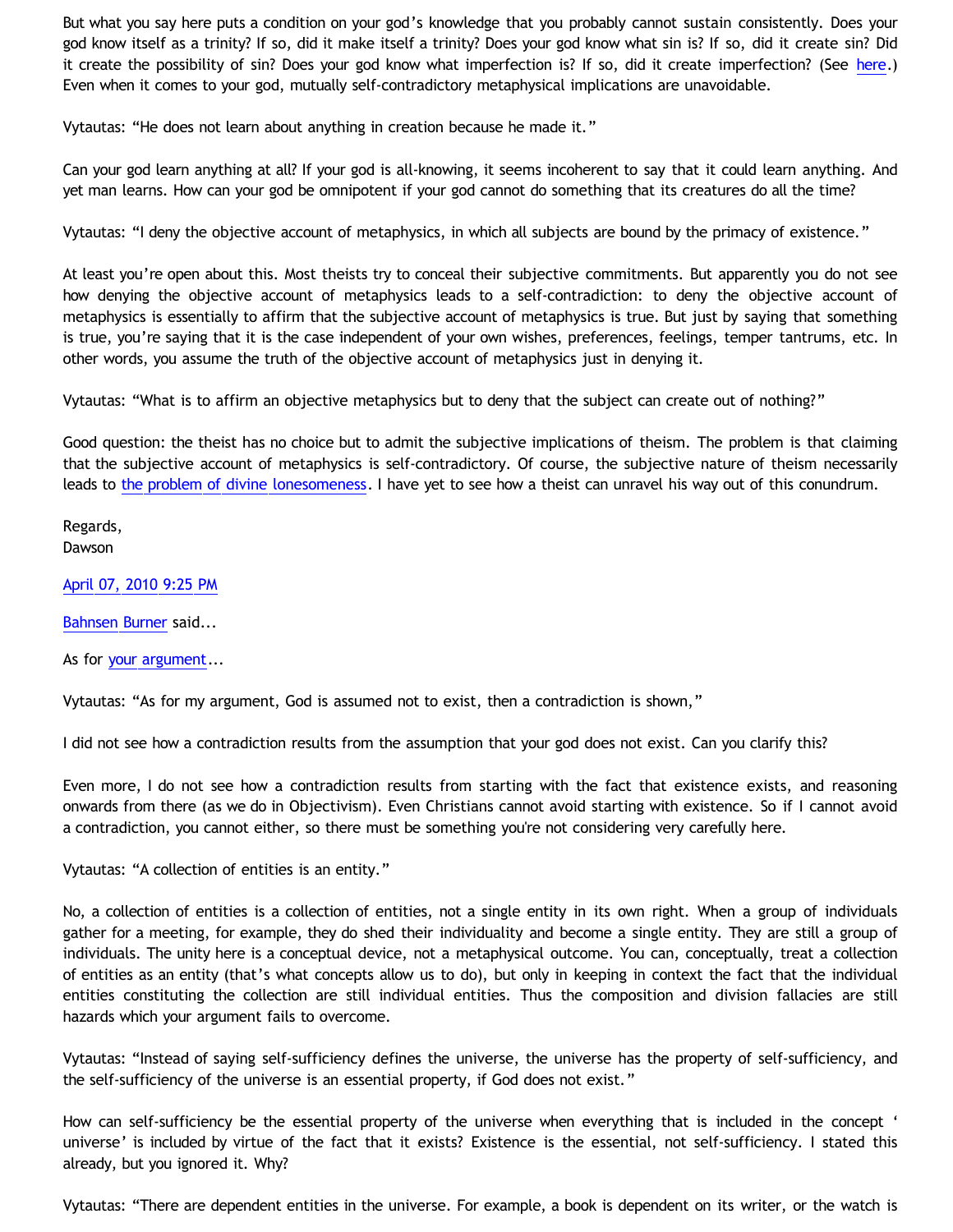dependent on its watchmaker."

What's noteworthy about the examples you produce to vouch the claim that "there are dependent entities in the universe," is the fact that they are all examples of things made from pre-existing materials. Matter is recycled, not created. Can you cite one verifiable instance of matter being "created" ex nihilo by means of conscious intentions? I doubt you can. This can only mean that you fail to produce even one particular entity which is non-self-sufficient in the manner in which your argument needs the universe as a whole to be non-self-sufficient. Consequently, even if you seek to overcome the charges of composition and division, you're still talking apples and oranges here and thus have a non sequitur on your hands. Either way you slice it, your argument comes up fallacies.

Moreover, you do not explain how it could be even remotely intelligible to suppose that the universe (as the sum total of that which exists) could be dependent upon something allegedly residing "outside" it, or originating from something " outside" it. In order for something to create anything else, it would have to exist; but if it exists, it would be part of the sum total of what exists – i.e., it would be part of the universe. So unless you think something creates itself, the whole idea is incoherent. Moreover, so is the idea of something creating itself. Thus your argument depends on dropping the context of the meaning of the concept 'universe'. If you had rational grounds for supposing that the universe were created, you wouldn't need to do this.

But you want us to believe that the entire universe owes its existence to the creative activity of a consciousness. Where' s the evidence? Yes, I'm sure you can imagine that a god did this; so can I. But so long as there is a fundamental distinction between what is real and what is imaginary, what you imagine does not and cannot qualify as supporting evidence.

Regards, **Dawson** 

## [April 07, 2010 9:29 PM](http://bahnsenburner.blogspot.com/2010/04/5351876186813017506)

[Vytautas](http://www.blogger.com/profile/10563655929016752682) said...

Dawson - Of course, one can claim that the god which they imagine created anything. And what you say here simply confirms that Christianity affirms mutually self-contradictory metaphysics.

Vytautas - There is no contradiction when you affirm that God has a subjective orientation to knowledge, while man has an objective orientation toward knowledge.

Dawson - But what you say here puts a condition on your god's knowledge that you probably cannot sustain consistently. Does your god know itself as a trinity? If so, did it make itself a trinity? Does your god know what sin is? If so, did it create sin? Did it create the possibility of sin? Does your god know what imperfection is? If so, did it create imperfection? Even when it comes to your god, mutually self-contradictory metaphysical implications are unavoidable.

Vytautas – God's subjective knowledge is oriented towards the creation, while self-knowledge is not decreed. God made everything good within the space of six days, along with Adam, who had power to fulfill the law of God; and yet under a possibility of transgressing, being left to the liberty of his own will, which was subject to change. God knew Adam was going to sin, but Adam was not defective, since it was possible for him to keep the law.

Dawson - Can your god learn anything at all? If your god is all-knowing, it seems incoherent to say that it could learn anything. And yet man learns. How can your god be omnipotent if your god cannot do something that its creatures do all the time?

Vytautas – God cannot learn much like he cannot create a square circle.

Dawson - Good question: the theist has no choice but to admit the subjective implications of theism. The problem is that claiming that the subjective account of metaphysics is self-contradictory. Of course, the subjective nature of theism necessarily leads to the problem of divine lonesomeness. I have yet to see how a theist can unravel his way out of this conundrum.

Vytautas – There be three persons in the Trinity.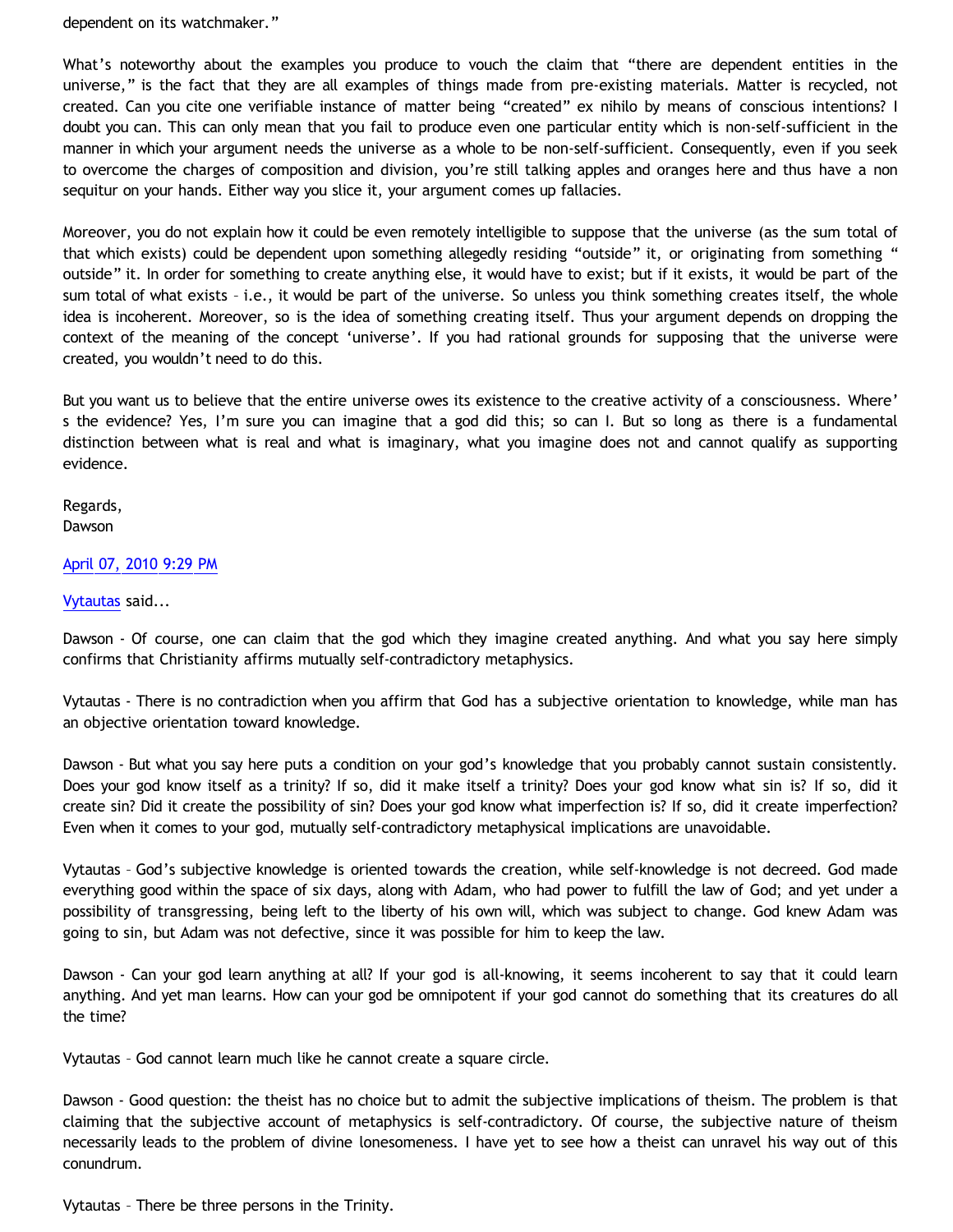### [Vytautas](http://www.blogger.com/profile/10563655929016752682) said...

Dawson - I did not see how a contradiction results from the assumption that your god does not exist. Can you clarify this?

Vytautas - The contradiction is between the parts of the universe being self-sufficient, since the universe itself is self-sufficient, and the fact that the parts are not self-sufficient.

Dawson - No, a collection of entities is a collection of entities, not a single entity in its own right. When a group of individuals gather for a meeting, for example, they do shed their individuality and become a single entity. They are still a group of individuals. The unity here is a conceptual device, not a metaphysical outcome. You can, conceptually, treat a collection of entities as an entity (that's what concepts allow us to do), but only in keeping in context the fact that the individual entities constituting the collection are still individual entities. Thus the composition and division fallacies are still hazards which your argument fails to overcome.

Vytautas – Is an apple a collection of bits of apple? Do the individual parts of the apple lose its individuality in the collection of one apple? Are the only real objects atoms or parts of atoms? Or could we speak of entities such as houses and chairs? If so why cannot we speak of the universe as an entity?

Dawson - How can self-sufficiency be the essential property of the universe when everything that is included in the concept 'universe' is included by virtue of the fact that it exists? Existence is the essential, not self-sufficiency. I stated this already, but you ignored it. Why?

Vytautas – You affirmed that the universe is self-sufficient, but that it is only a property and not the property.

Dawson - What's noteworthy about the examples you produce to vouch the claim that "there are dependent entities in the universe," is the fact that they are all examples of things made from pre-existing materials. Matter is recycled, not created. Can you cite one verifiable instance of matter being "created" ex nihilo by means of conscious intentions? I doubt you can. This can only mean that you fail to produce even one particular entity which is non-self-sufficient in the manner in which your argument needs the universe as a whole to be non-self-sufficient. Consequently, even if you seek to overcome the charges of composition and division, you're still talking apples and oranges here and thus have a non sequitur on your hands. Either way you slice it, your argument comes up fallacies.

Vytautas – My argument depends on the fact that the universe is not dependent on anything other than itself, so that all the parts can only depend on themselves. My argument speaks more to the providence of God than to the creative act, since it references present parts, which are not self-sufficient.

Dawson - Moreover, you do not explain how it could be even remotely intelligible to suppose that the universe (as the sum total of that which exists) could be dependent upon something allegedly residing "outside" it, or originating from something "outside" it. In order for something to create anything else, it would have to exist; but if it exists, it would be part of the sum total of what exists – i.e., it would be part of the universe. So unless you think something creates itself, the whole idea is incoherent. Moreover, so is the idea of something creating itself. Thus your argument depends on dropping the context of the meaning of the concept 'universe'. If you had rational grounds for supposing that the universe were created, you wouldn't need to do this.

Vytautas – The definition of God that I gave was the creator of the universe as well as distinct from the universe. I do not need to explain how God exists outside the universe because if your idea of the universe is contradictory, then my idea must be true.

#### [April 08, 2010 11:43 AM](http://bahnsenburner.blogspot.com/2010/04/4922934053421181487)

#### [Bahnsen Burner](http://www.blogger.com/profile/11030029491768748360) said...

First of all, I want to point out that none of Vytautas' comments have called into question any of the premises in the argument which I have presented in this blog. In fact, it does not even appear that he is attempting to challenge any part of my argument, and certain statements of his actually confirm many of my points. With that, let us now turn to his latest remarks.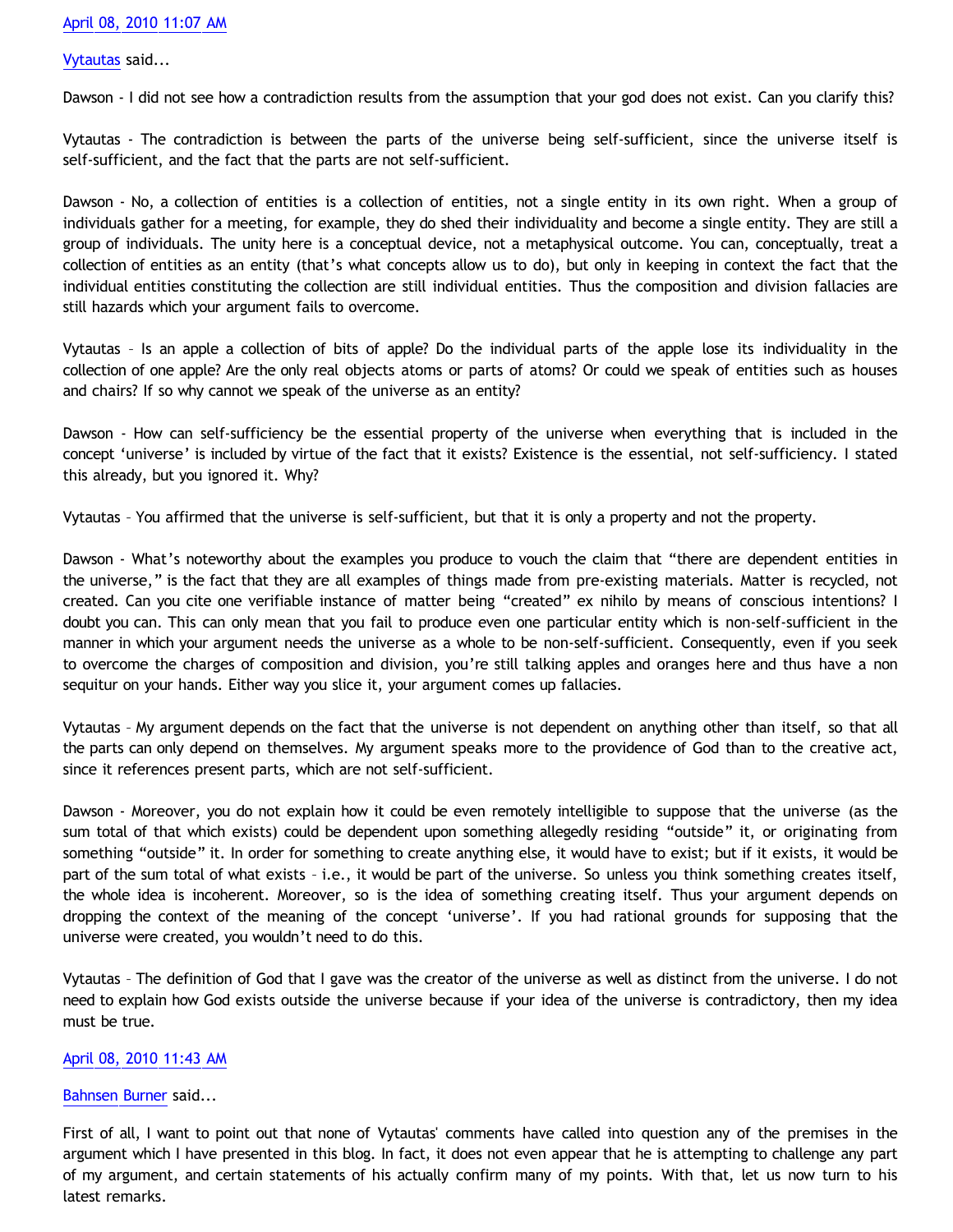Vytautas: "There is no contradiction when you affirm that God has a subjective orientation to knowledge, while man has an objective orientation toward knowledge."

First it's important to note that the Christian cannot avoid affirming a duplicitous conception of metaphysics, affirming both the subjective metaphysics native to its mystical worldview and borrowing the objective metaphysics from a non-Christian worldview. You have made it clear that this is the case by your own explicit statements on the matter. Also, by affirming that some knowledge presumes a subjective basis while other knowledge stands on an objective basis, you're saying that there is no metaphysically consistent basis for knowledge as such. Moreover, if man's knowledge is ultimately derivative of the Christian god's knowledge (as presuppositionalists claim), then all knowledge ultimately has a subjective basis, which means that it's not really knowledge at all, but undefined, elusive fantasy; there would be nothing absolute to it, since everything is revisable according to the ruling subject's whims. Even worse, there would be no objective basis to anything called "truth," which can only mean: there's no such thing as truth at all.

Vytautas: "God's subjective knowledge is oriented towards the creation, while self-knowledge is not decreed."

This can only mean (and confirms my analysis above) that the basis of your god's "knowledge" is metaphysically duplicitous in nature. In some cases, its "knowledge" presupposes the primacy of consciousness, in other cases it presupposes the primacy of existence. But the primacy of existence and the primacy of consciousness contradict each other. This is undeniable. The result is that your god's "knowledge" cannot integrate into a non-contradictory sum, for two horns of a contradiction cannot be integrated into a consistent unity. The twin bases of your god's "knowledge" are fundamentally at odds with each other.

[continued]

[April 08, 2010 4:14 PM](http://bahnsenburner.blogspot.com/2010/04/8094504991066714602)

[Bahnsen Burner](http://www.blogger.com/profile/11030029491768748360) said...

[continued from above]

Vytautas: "God made everything good within the space of six days, along with Adam, who had power to fulfill the law of God; and yet under a possibility of transgressing, being left to the liberty of his own will, which was subject to change."

This just confirms my analysis that Adam was not created \*perfect\*. Since according to the creation myth, Adam sinned, this can only mean that he erred in his judgment – i.e., his judgment did not conform to the standard of righteousness according to which he was judged. Thus Adam did not have perfect judgment. This means Adam was not created perfect. A perfect product has imperfections, and a perfect creator creates only perfect products. A creator which creates an imperfect product could not be said to be a perfect creator. If you worship the god of the bible, you do not worship a perfect creator. There is no way out of this tangle.

Vytautas: "God knew Adam was going to sin, but Adam was not defective, since it was possible for him to keep the law."

One could say that Adam was not defective only if Adam was programmed to sin in the first place. The sin then is traced back to the programmer, namely the Christian god in the context of the creation myth. Consequently, the Christian god could not be holy. A holy person does not use evil as a means to an end.

So either the Christian god is not perfect, or it is not holy. Take your pick.

Vytautas: "God cannot learn much like he cannot create a square circle."

Learning is not in the same camp as the notion of a square circle. The notion of a square circle is inherently self-contradictory. But learning is not. Man can learn, but he cannot make a square circle either. Again, how can your god be omnipotent when it cannot do something which its creatures do all the time? You don't answer this.

Vytautas: "There be three persons in the Trinity."

The idea of the trinity simply multiplies the problem three-fold. It does nothing to solve the problem. With the trinity,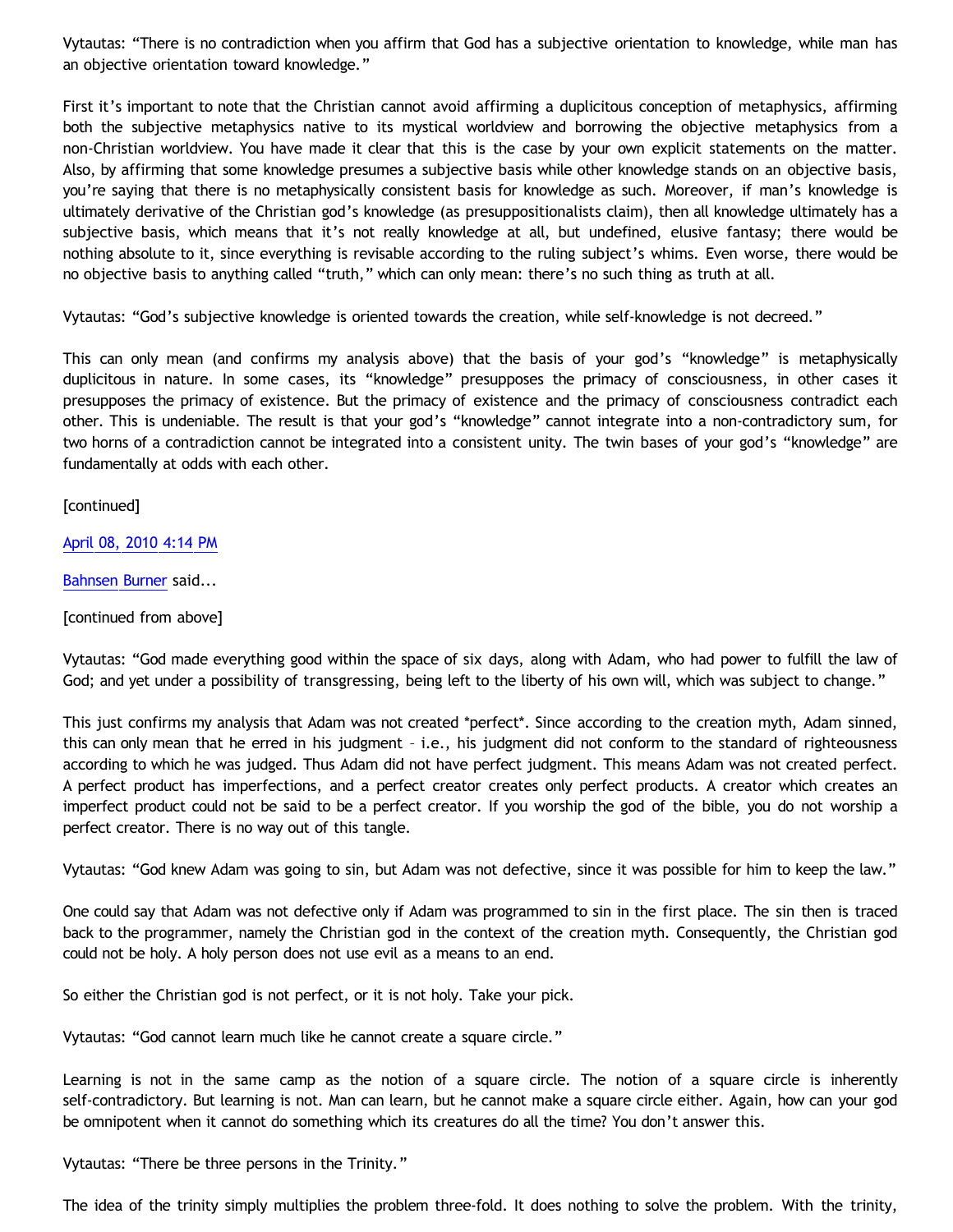you now have three consciousnesses with nothing to be conscious of but themselves. Thus in Christianity, the problem of divine lonesomeness entails a three-fold contradiction at the most fundamental level. And it is this concocted monstrosity that presuppositionalists say lies at the basis of logic? Mmm, mmm… couldn't fool us.

Regards, Dawson

## [April 08, 2010 4:16 PM](http://bahnsenburner.blogspot.com/2010/04/5761693777035697078)

#### [Bahnsen Burner](http://www.blogger.com/profile/11030029491768748360) said...

Vytautas: "The contradiction is between the parts of the universe being self-sufficient, since the universe itself is self-sufficient, and the fact that the parts are not self-sufficient."

Where does affirming that universe \*as a whole\* is self-sufficient also affirm both that the elements of the universe are both self-sufficient and not self-sufficient in the same sense? I don't see it. As I pointed out, you've not been able to produce a single example of an entity in reality which is not self-sufficient in the manner in which your argument needs the universe as a whole to be non-self-sufficient. So again, you're stuck with both composition and division fallacies systemically disabling your argument.

Even the Christian account cannot escape the problem if your composition and division fallacies are maintained. If we enlarge our scope of reference to include everything that the Christian worldview says exists – which would include everything in the natural as well as everything in the supernatural realm, then by your logic, Vytautas, that totality could not be self-sufficient, even though it would in such an experiment also include the Christian god, for parts of that totality are said not to be self-sufficient. You insist that the qualities of the contents of the totality transfer to the totality as an essential quality thereof, which would make the totality non-self-sufficient. This is simply stupid, whether on the Christian view or on the Objectivist view. The fact that you are having such difficulty validating this move only confirms its inherent stupidity.

Vytautas: "Is an apple a collection of bits of apple?"

When the apple is a whole entity, it is a whole entity, not a disintegrated group of parts. It can be sliced and chopped into parts, but at that point the apple no longer exists as a whole entity. An entity is an integrated whole. A thing that has been chopped into dozens of pieces is no longer an integrated whole. This is theory of entities 101 stuff. But then again, you don't learn stuff like this by reading the bible.

Vytautas: "Do the individual parts of the apple lose its individuality in the collection of one apple?"

If they are part of an integrated whole, they are parts of an integrated whole, not entities in their own right. The apple would be the entity, and its parts would be part of the entity.

Vytautas: "Are the only real objects atoms or parts of atoms? Or could we speak of entities such as houses and chairs? If so why cannot we speak of the universe as an entity?"

As I mentioned in my previous message, we can \*treat\* the universe as an entity, but this is rational only if we keep in mind the context of the meaning of the concept 'universe'. Since the proper definition of the concept 'universe' is the sum total of that which exists, and it is a fact that many distinct entities do actually exist, the universe is comprised of many entities, and is therefore not an entity in its own right. By integrating all the elements of the universe into a single concept (namely the concept 'universe') we are able to treat the universe as if it were an entity in thought. That's what concepts allow us to do – they allow us to treat as a single unit a great amount of data. But this would not at all justify arbitrarily transferring the attributes and qualities of some of its constituents to the whole, as your argument seeks to do. Besides, as I pointed out, you have not been able to produce one example of any entity existing in the universe which is non-self-sufficient in the sense that your argument needs the universe to be in order to argue for the existence of a god.

# [continued]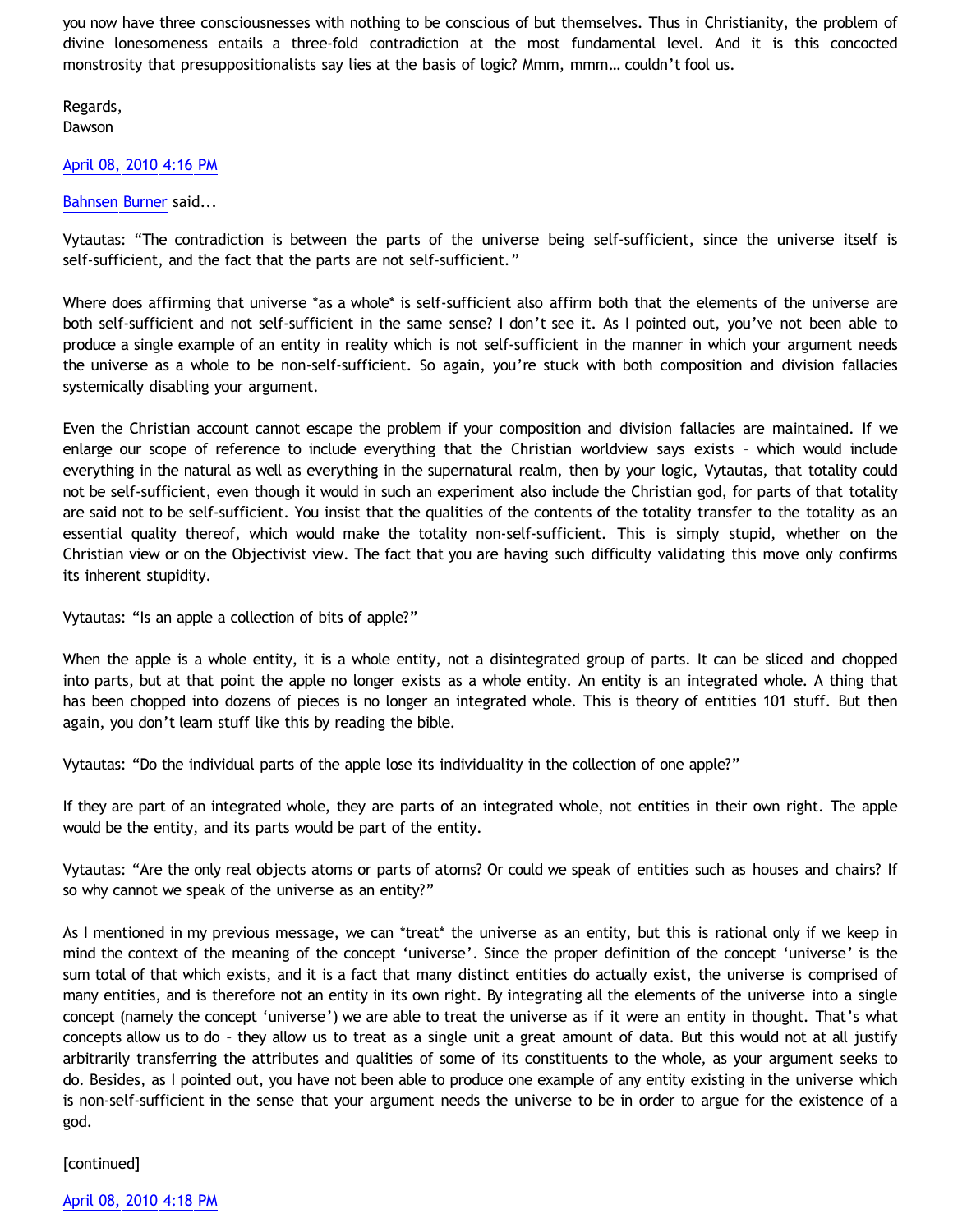[Bahnsen Burner](http://www.blogger.com/profile/11030029491768748360) said...

[continued from above]

Vytautas: "You affirmed that the universe is self-sufficient, but that it is only a property and not the property."

The universe is self-sufficient in the sense that you had stated in your blog - namely in the sense that it does not " depend on anything else outside of itself to preserve it." That the universe is self-sufficient is an inference that we can soundly generate from the very meaning of the concept 'universe'. What is the universe? It is the sum total of that which exists. If something exists, it is \*part\* of the sum total of that which exists. Thus there is nothing that exists or can exist "outside" the universe. The notion of "outside" the universe is totally meaningless. I don't see why you're having such a hard time grasping this.

Vytautas: "My argument depends on the fact that the universe is not dependent on anything other than itself,"

So you grant that it is a fact that the universe "is not dependent on anything other than itself." Good! Welcome to the club. Now you just need to come out of the closet on your atheism.

Vytautas: "My argument speaks more to the providence of God than to the creative act, since it references present parts, which are not self-sufficient."

How do you show that the material make-up of the universe is not self-sufficient? I haven't seen where you validate this assumption, but clearly it plays a role in your argument, no?

Vytautas: "I do not need to explain how God exists outside the universe because if your idea of the universe is contradictory, then my idea must be true."

You have not shown that my idea of the universe is contradictory. Indeed, it seems that you need it explained to you again and again every time you post a comment. I almost get the impression that you do not understand what you're reading. I've had this impression when reading your comments in the past as well.

Regards, **Dawson** 

#### [April 08, 2010 4:19 PM](http://bahnsenburner.blogspot.com/2010/04/1239827662771454790)

[Vytautas](http://www.blogger.com/profile/10563655929016752682) said...

Dawson - First of all, I want to point out that none of Vytautas' comments have called into question any of the premises in the argument which I have presented in this blog. In fact, it does not even appear that he is attempting to challenge any part of my argument, and certain statements of his actually confirm many of my points. With that, let us now turn to his latest remarks.

Vytautas – My first comment addressed your post. "God is not bound to the primacy of existance, while others are bound by it, since it depends if knowledge is objective relative to the subject. Man is bound by the primacy of existence, while God is not bound by it, since his knowledge is subjective." Your argument assumes that every subject is bound by the primacy of existence.

Dawson - Moreover, if man's knowledge is ultimately derivative of the Christian god's knowledge (as presuppositionalists claim), then all knowledge ultimately has a subjective basis, which means that it's not really knowledge at all, but undefined, elusive fantasy; there would be nothing absolute to it, since everything is revisable according to the ruling subject's whims.

Vytautas - Clarkian presuppositionalists do, but Van Tillian presuppositionalists says that our knowledge is analogous to God's knowledge. If you assume an Objectivist epistemology, of course you would say that God cannot have knowledge, but that is not convincing, if you are trying to show that God does not exist.

Dawson - In some cases, its "knowledge" presupposes the primacy of consciousness, in other cases it presupposes the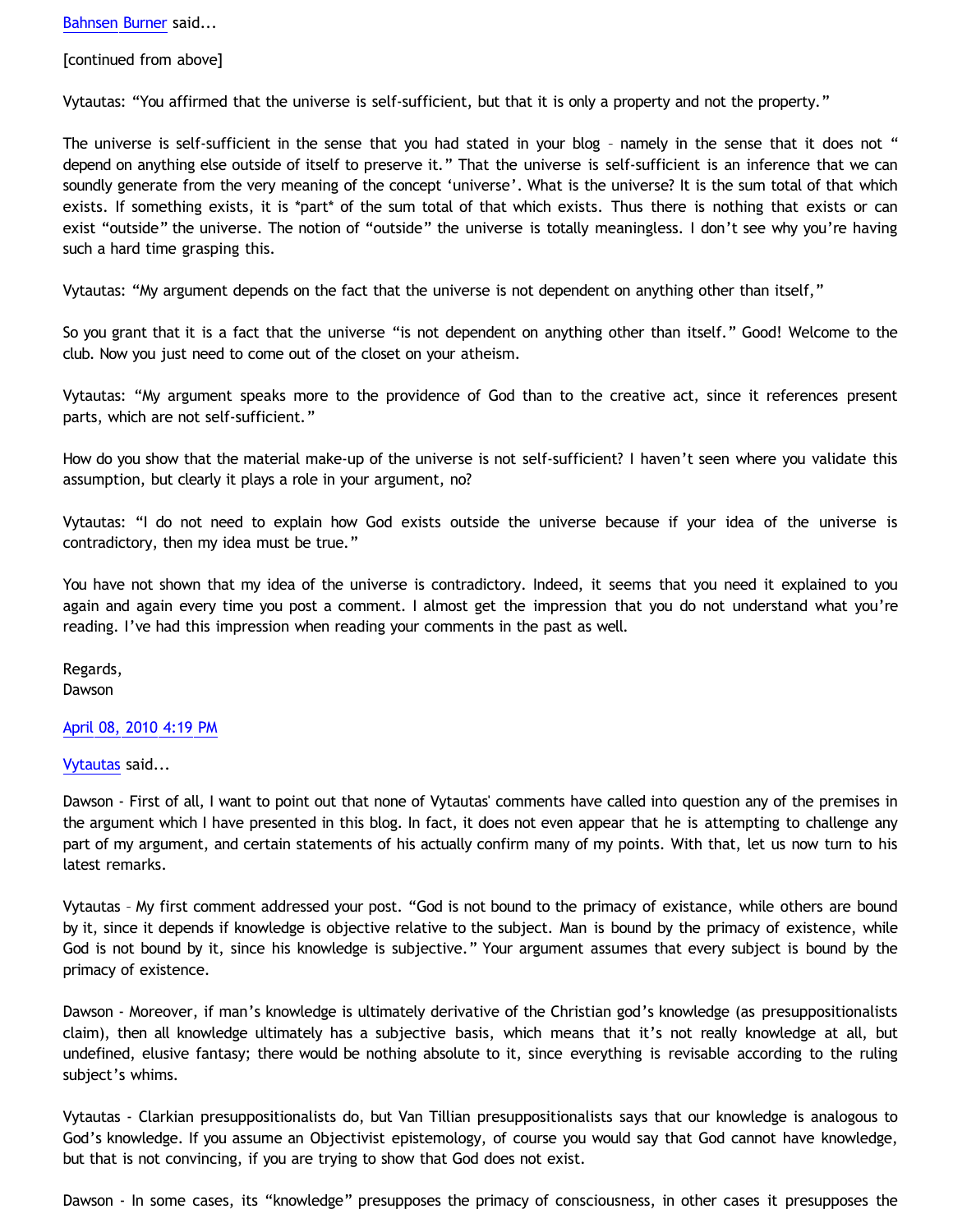primacy of existence. But the primacy of existence and the primacy of consciousness contradict each other. This is undeniable.

Vytautas – As if I affirm that either every subject is bound by the primacy of existence, or every subject has primacy over objects. Your "contradictions" are distinctions of how God knows with respect to either himself or his creation.

Dawson - Adam sinned, this can only mean that he erred in his judgment – i.e., his judgment did not conform to the standard of righteousness according to which he was judged. Thus Adam did not have perfect judgment.

Vytautas – There is difference between Adam erring in his judgment and not having perfect judgment. Adam had the possibility of transgressing, so that he was not made perfect in sense that it was possible for him to sin.

Dawson - Learning is not in the same camp as the notion of a square circle. The notion of a square circle is inherently self-contradictory. But learning is not.

Vytautas – Learning as learning is not self-contradictory, but God learning is self-contradictory because he knows all things.

Dawson - With the trinity, you now have three consciousnesses with nothing to be conscious of but themselves. Thus in Christianity, the problem of divine lonesomeness entails a three-fold contradiction at the most fundamental level.

Vytautas – As if another subject cannot be the object of another subject's consciousness.

## [April 09, 2010 9:23 AM](http://bahnsenburner.blogspot.com/2010/04/7908455125059946988)

[Vytautas](http://www.blogger.com/profile/10563655929016752682) said...

Dawson - Where does affirming that universe \*as a whole\* is self-sufficient also affirm both that the elements of the universe are both self-sufficient and not self-sufficient in the same sense? I don't see it.

Vytautas – It is due to the fact that essential properties of entities or collection of entities carry over to all of the parts of the entity or collection.

Dawson - As I pointed out, you've not been able to produce a single example of an entity in reality which is not self-sufficient in the manner in which your argument needs the universe as a whole to be non-self-sufficient.

Vytautas – Almost all things in the universe are not self-sufficient. Books don't write themselves, for example.

Dawson - If we enlarge our scope of reference to include everything that the Christian worldview says exists – which would include everything in the natural as well as everything in the supernatural realm, then by your logic, Vytautas, that totality could not be self-sufficient, even though it would in such an experiment also include the Christian god, for parts of that totality are said not to be self-sufficient. You insist that the qualities of the contents of the totality transfer to the totality as an essential quality thereof, which would make the totality non-self-sufficient.

Vytautas – God is not at the same level of being as the universe. God cannot be considered a part of the totality of everything, since he is present everywhere and doesn't exist in one particular place, whereas on your conception of the universe, everything is particular and can be divided into parts.

Dawson - If they are part of an integrated whole, they are parts of an integrated whole, not entities in their own right. The apple would be the entity, and its parts would be part of the entity.

Vytautas – If we consider the 'apple' to be the sum total of that which exists in the apple, then are all the parts of the apple now distinct entities?

Dawson - Since the proper definition of the concept 'universe' is the sum total of that which exists, and it is a fact that many distinct entities do actually exist, the universe is comprised of many entities, and is therefore not an entity in its own right.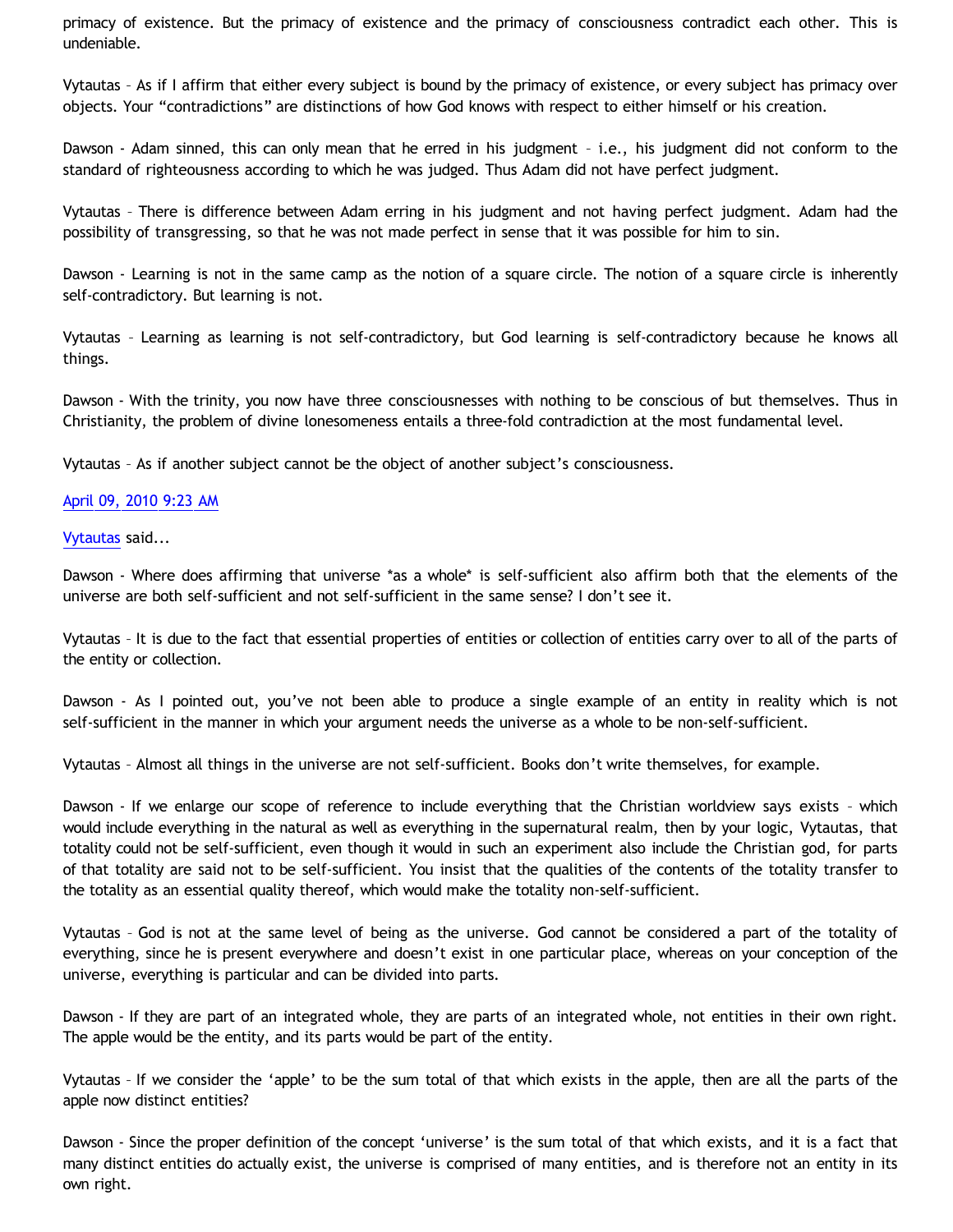Vytautas – If the entities of the universe are part of the integrated whole, are they parts of the integrated whole and not entities in their own right?

Dawson - So you grant that it is a fact that the universe "is not dependent on anything other than itself." Good! Welcome to the club. Now you just need to come out of the closet on your atheism.

Vytautas- That action would be impious. The fact is drawn from the assumption that God does not exist.

[April 09, 2010 9:53 AM](http://bahnsenburner.blogspot.com/2010/04/3684136989143078119)

[Bahnsen Burner](http://www.blogger.com/profile/11030029491768748360) said...

Vytautas: "My first comment addressed your post. 'God is not bound to the primacy of existance, while others are bound by it, since it depends if knowledge is objective relative to the subject. Man is bound by the primacy of existence, while God is not bound by it, since his knowledge is subjective.' Your argument assumes that every subject is bound by the primacy of existence."

My argument does not explicitly assume that "every subject is bound by the primacy of existence." Nor does it specifically depend on this fact (which indeed it is a fact). My argument is about man's knowledge reductively depending ultimately on the primacy of existence, which you have conceded to be the case when you stated in your 07 April comment "Man is bound by the primacy of existence." The additional fact that you acknowledge that your god as a subject has a subjective orientation to the facts of the universe only seals my case all the more. It would be amazing if you don't grasp this.

I wrote: "Moreover, if man's knowledge is ultimately derivative of the Christian god's knowledge (as presuppositionalists claim), then all knowledge ultimately has a subjective basis, which means that it's not really knowledge at all, but undefined, elusive fantasy; there would be nothing absolute to it, since everything is revisable according to the ruling subject's whims."

Vytautas: "Clarkian presuppositionalists do, but Van Tillian presuppositionalists says that our knowledge is analogous to God's knowledge."

Careful here, Vytautas. Van Til wrote: "God is the original knower and man is the derivative re-knower." (*Introduction to Systematic Theology*, p. 167) But even if you want to say that "our knowledge is analogous to God's knowledge," you're saying that our knowledge is analogous to knowledge which has a subjective basis. So even if you want to say, perhaps in an effort to contain damage already done, that man's knowledge has an objective basis, this position would inevitably sent to the shredder in preference for a doctrine which treats a subjective account of knowledge as \*the standard\* - for your god's "knowledge" is the standard, is it not?

Vytautas: "If you assume an Objectivist epistemology, of course you would say that God cannot have knowledge, but that is not convincing, if you are trying to show that God does not exist."

For one, no one needs to "show that God does not exist." One does not need to show that the non-existent does not exist. Also, given the characteristics which Christians attribute to their god, its "knowledge" (if it could be called this) could not be conceptual in nature. See my blog [Would an Omniscient Mind Have Knowledge in Conceptual Form?](http://bahnsenburner.blogspot.com/2007/04/would-omniscient-mind-have-knowledge-in.html) In a follow-up post, [Pike on Concepts and Omniscience](http://bahnsenburner.blogspot.com/2007/04/pike-on-concepts-and-omniscience.html), you'll find a Christian who expresses firm agreement with my conclusion. Christianity is thoroughly *anti-conceptual*, and your open admission of Christianity's disintegrated view of knowledge eloquently confirms this.

[continued below]

[April 09, 2010 11:41 AM](http://bahnsenburner.blogspot.com/2010/04/2324269487946699633)

[Bahnsen Burner](http://www.blogger.com/profile/11030029491768748360) said...

[continued from above]

Vytautas: "Your 'contradictions' are distinctions of how God knows with respect to either himself or his creation."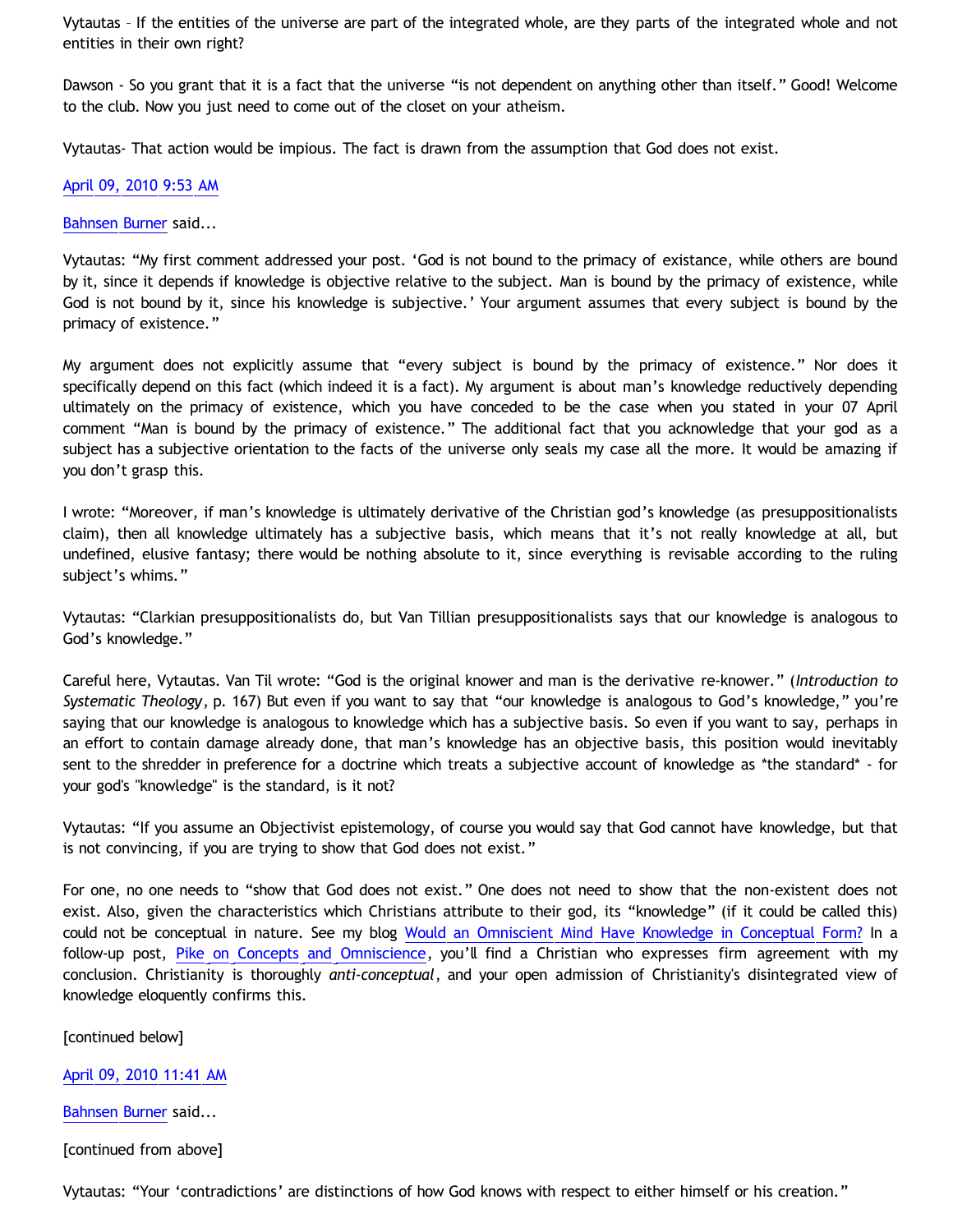Actually, they are \*your\* contradictions (since you affirm the existence of a consciousness which sometimes is bound by the primacy of existence and at other times enjoys the primacy of consciousness), and they result directly from the " distinctions" which your worldview must necessarily affirm about your god's "knowledge." There is no consistent metaphysical basis to knowledge on the Christian worldview. Sometimes it's objective, sometimes it's subjective. But what's interesting is that knowledge about the universe on the Christian worldview is subjective, while "knowledge" in the imaginary realm of the supernatural is the only area where objectivity is possible for your god.

Vytautas: "There is difference between Adam erring in his judgment and not having perfect judgment."

Either Adam had perfect judgment, or he didn't. If he erred in his judgment, there's no way you can say he had perfect judgment. Someone possessing perfect faculty of judgment would not err in any of his judgments. You're stuck here, thanks to the details of the myth of Adam's fall.

Vytautas: "Adam had the possibility of transgressing, so that he was not made perfect in sense that it was possible for him to sin. "

Typically Christians chalk up the possibility that Adam could transgress to his being given a will of his own. Doesn't your god have a will of its own? And yet I doubt that you would say that it is possible for your god to transgress. So merely having a will of one's own is not sufficient to pin the possibility of transgressing on an agent.

But you admit that Adam was not made perfect, which can only mean that his creator was not a perfect creator. A perfect creator by definition creates only perfect creations. Imperfection does not flow from perfection; if there's any imperfection in a product, this implicates its source as imperfect.

Vytautas: "Learning as learning is not self-contradictory, but God learning is self-contradictory because he knows all things."

Which just goes back to confirm what I had originally asked: how can your god be omnipotent when it cannot do what its creatures do on a daily basis?

Vytautas: "As if another subject cannot be the object of another subject's consciousness."

I've never stated that consciousness cannot be its own object. Objectivism acknowledges that this can be the case (just as when we think about consciousness and its activity). The difference is that Objectivism recognizes that consciousness can only be an object in a \*secondary\* sense: it must first be conscious \*of something\* distinct from itself before it can identify itself as conscious. So what would the three members of the trinity be conscious of before creating anything distinct from the godhead? If all three members of the trinity are supposed to possess consciousness, what are they conscious of before creating anything else? Of each other? That's just what I said: it simply multiplies the problem. I know, Vytautas, I've thought these things through quite carefully. But go ahead - try to squirm your way out of it. Submit yourself as a lesson for my readers to learn from.

Regards, Dawson

# [April 09, 2010 11:44 AM](http://bahnsenburner.blogspot.com/2010/04/2131873813690317283)

# [Bahnsen Burner](http://www.blogger.com/profile/11030029491768748360) said...

Vytautas: "It is due to the fact that essential properties of entities or collection of entities carry over to all of the parts of the entity or collection."

That's the composition fallacy, flat and simple. The presence of this fallacy in your argument shows that it seeks to draw its conclusion illicitly. If you had a legitimate case, you wouldn't need to keep reaffirming its reliance on the composition fallacy every time it's pointed out. It also, as I had pointed out previously, commits the fallacy of context-dropping, specifically the meaning of the concept 'universe'. You have yet to explain how something outside the sum totality of existence can be there as something on which the sum totality of existence can depend. I'm waiting for you to address this, but you keep evading it. Why?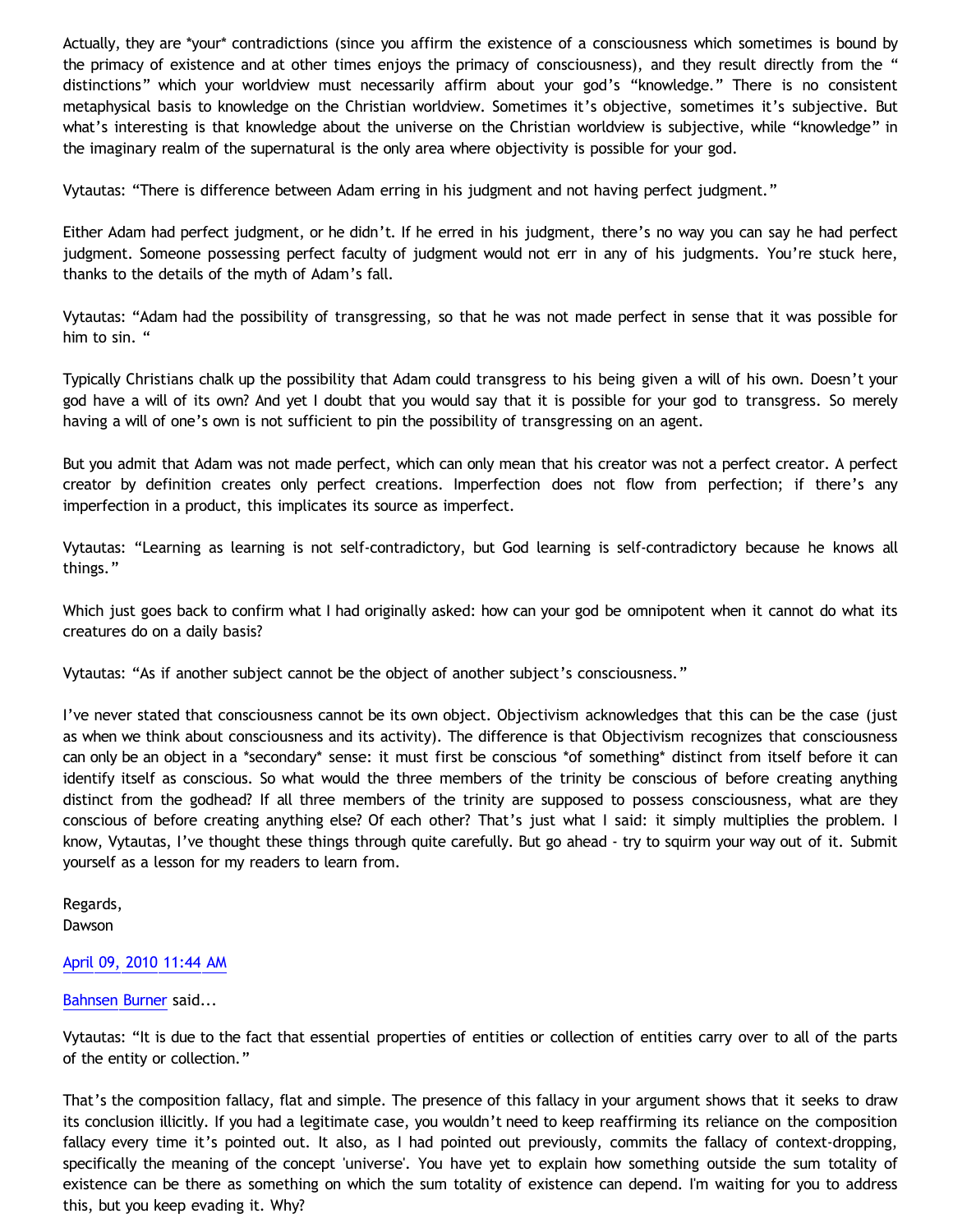Vytautas: "Almost all things in the universe are not self-sufficient. Books don't write themselves, for example."

I addressed your book example. Books are manufactured from pre-existing materials. They are not non-self-sufficient in the sense that they needed to be created ex nihilo by means of conscious activity, which is the sense of non-self-sufficiency that your argument needs the universe to be. So even with your insistence on the composition fallacy, your argument still doesn't fly. Besides, it is not even remotely the case that "almost all things in the universe" are analogous to things like books, which people manufacture. Books are man-made, and they are made from things that are not man-made. Find a rock whose material make-up is non-self-sufficient. You can't.

Vytautas: "God is not at the same level of being as the universe."

Either your god exists, or it doesn't. If it existed, it would be included in the scope of reference denoted by the concept ' existence', and thus would be included in the collection described as \*the sum total of everything that exists.\*

Vytautas: "God cannot be considered a part of the totality of everything, since he is present everywhere and doesn't exist in one particular place, whereas on your conception of the universe, everything is particular and can be divided into parts."

See above. The reason why your god "cannot be considered part of the totality of everything" which exists, is not because it "is present everywhere and doesn't exist in one particular place," but because it simply doesn't exist in the first place. Look at how you resist allowing your god to be included in a concept which includes everything else that exists! This screams out loud that you're hiding something, Vytautas.

I wrote: "So you grant that it is a fact that the universe 'is not dependent on anything other than itself'. Good! Welcome to the club. Now you just need to come out of the closet on your atheism."

Vytautas: "That action would be impious."

It would be honest. If your concern for piety conflicts with the virtue of honesty, I'd say you have a real problem on your hands.

Vytautas: "The fact is drawn from the assumption that God does not exist."

Actually, as I had stated in my previous comment, the fact that the universe is self-sufficient is a \*conclusion\* which we infer from the very meaning of the concept 'universe', not from the assumption that your god or any other god does not exist. I take the fact that you admit that it's a fact that the universe "is not dependent on anything other than itself," as sufficient concession that your argument is full of holes.

Regards, Dawson

# [April 09, 2010 11:51 AM](http://bahnsenburner.blogspot.com/2010/04/5431000433244679469)

#### [Vytautas](http://www.blogger.com/profile/10563655929016752682) said...

You admit that your "argument is about man's knowledge reductively depending ultimately on the primacy of existence". When I make distinctions concerning knowledge, you claim that I make contradictions because the primacy of existence applies to every subject and all knowledge. No exceptions.

You object that my argument for God commits the composition fallacy. But the composition fallacy applies to accidental properties but not essential properties. For example, I weigh 135 lbs. Therefore, my heart and liver each weigh 135 lbs. This does not work because weighing a certain amount is an accidental property.

You tell me to "find a rock whose material make-up is non-self-sufficient." What about metaphoric rocks? They need heat and pressure to be made. But this ignores the fact that at least some of the parts of the universe are not self-sufficient. Whether they were created out of nothing or came from previous material does not matter because presently some parts are dependent on other parts.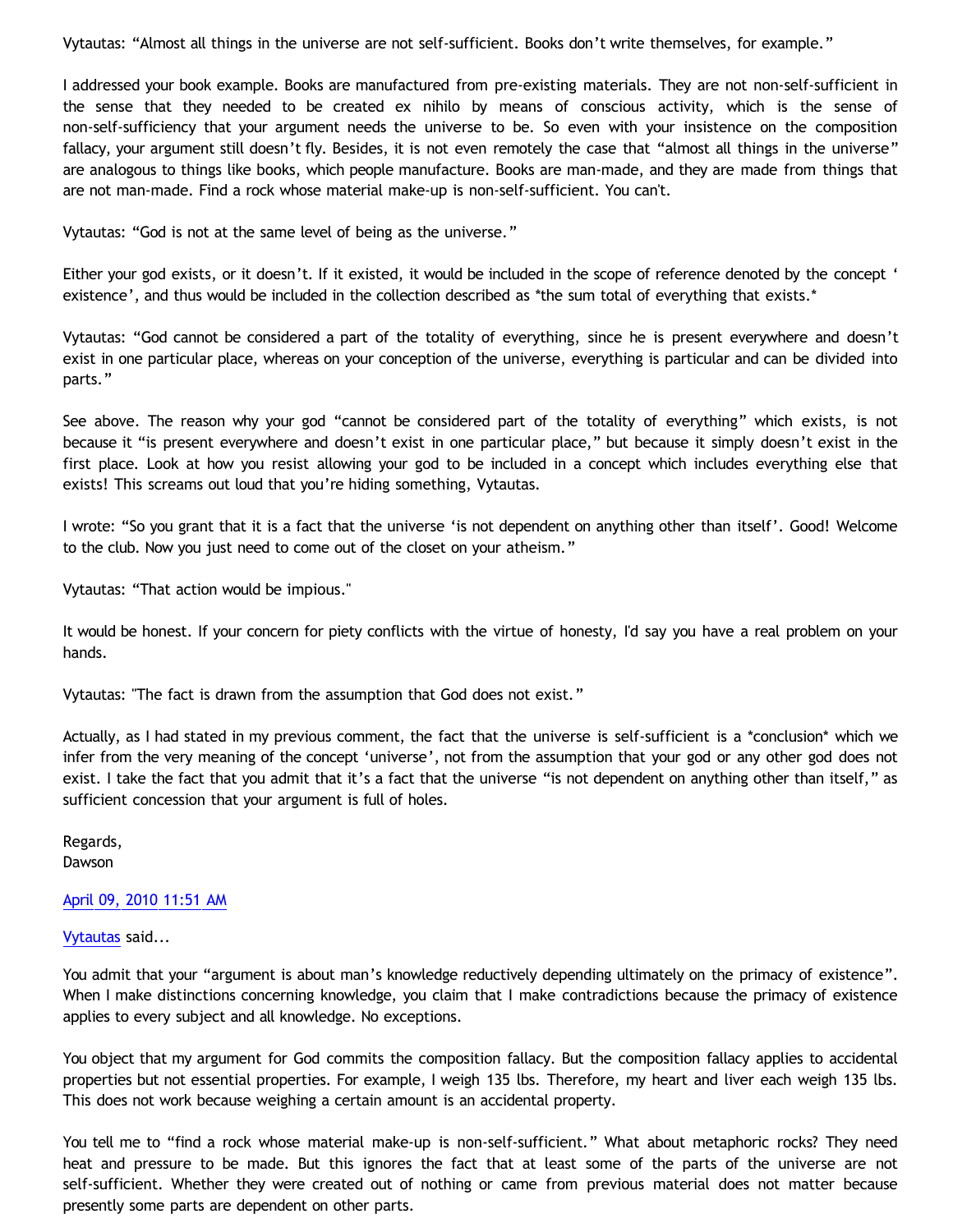My argument for God is relevant in response to your argument against God, but then you say,"For one, no one needs to " show that God does not exist." One does not need to show that the non-existent does not exist." This makes me wonder why you bother with this post, which is to show that God does not exist.

You keep on bringing up objections to 'god-belief' from your other posts. God could only make Adam such that he is incapable of sinning, otherwise God is evil. If you define perfection as incapable of sinning, then Adam was made imperfect. God cannot be charged with imperfection because Adam was created as an agent under the covenant of works. You have to go outside the covenant to charge God with wickedness.

As to the problem of loneliness, you say "If all three members of the trinity are supposed to possess consciousness, what are they conscious of before creating anything else? Of each other? That's just what I said: it simply multiplies the problem." This only multiplies the problem, if God is not an eternal being. As if in time the members of the Trinity have to learn about each other. You can multiply your objections by citing other posts, but I grow weary of them.

## [April 09, 2010 1:25 PM](http://bahnsenburner.blogspot.com/2010/04/453263451610359792)

## [Bahnsen Burner](http://www.blogger.com/profile/11030029491768748360) said...

Vytautas: "You admit that your 'argument is about man's knowledge reductively depending ultimately on the primacy of existence'."

"...admit..."? That's too weak a word here. I \*intended\* it to be just such an argument.

Vytautas: "When I make distinctions concerning knowledge, you claim that I make contradictions because the primacy of existence applies to every subject and all knowledge. No exceptions."

The contradiction that I cited was in the metaphysical duplicity of the "knowledge" you claim on behalf of your god, since it is thought to proceed from the primacy of consciousness in some cases, and is characterized as standing on the primacy of existence in other cases. I think I was pretty clear about this.

Vytautas: "You object that my argument for God commits the composition fallacy. But the composition fallacy applies to accidental properties but not essential properties."

You have not shown that either self-sufficiency or non-self-sufficiency is the "essential property" of the universe, or of any of its constituents. On my view, neither are, and I explained this several times, and gave reasons for doing so, additionally noting that the self-sufficiency of the universe is something that can be inferred from the proper contextual meaning of the concept 'universe'. You have not interacted with any of my points on this, but instead simply insist – without argument – that self-sufficiency must be an essential property of the universe in order to defeat your argument. This is rubbish.

If you want to understand a little more about integrating by means of essentials, start with Rand's *Introduction to Objectivist Epistemology* to discover exactly what essentials are, and, if you're still interested, check out Schwartz's [Integration by Essentials](http://www.aynrandbookstore2.com/prodinfo.asp?number=CS50M). Then get back to me on this.

Vytautas: "You tell me to 'find a rock whose material make-up is non-self-sufficient'. What about metaphoric rocks? They need heat and pressure to be made."

The heat and pressure did not create the material make-up of metamorphic rock ex nihilo. Try again.

Vytautas: "But this ignores the fact that at least some of the parts of the universe are not self-sufficient."

Perhaps you need to provide a definition of what you mean by 'self-sufficient'. I don't see how metamorphic rock is non-self-sufficient as an existent. On what does its material make-up depend for its existence? On something you imagine? That won't work.

Vytautas: "Whether they were created out of nothing or came from previous material does not matter because presently some parts are dependent on other parts."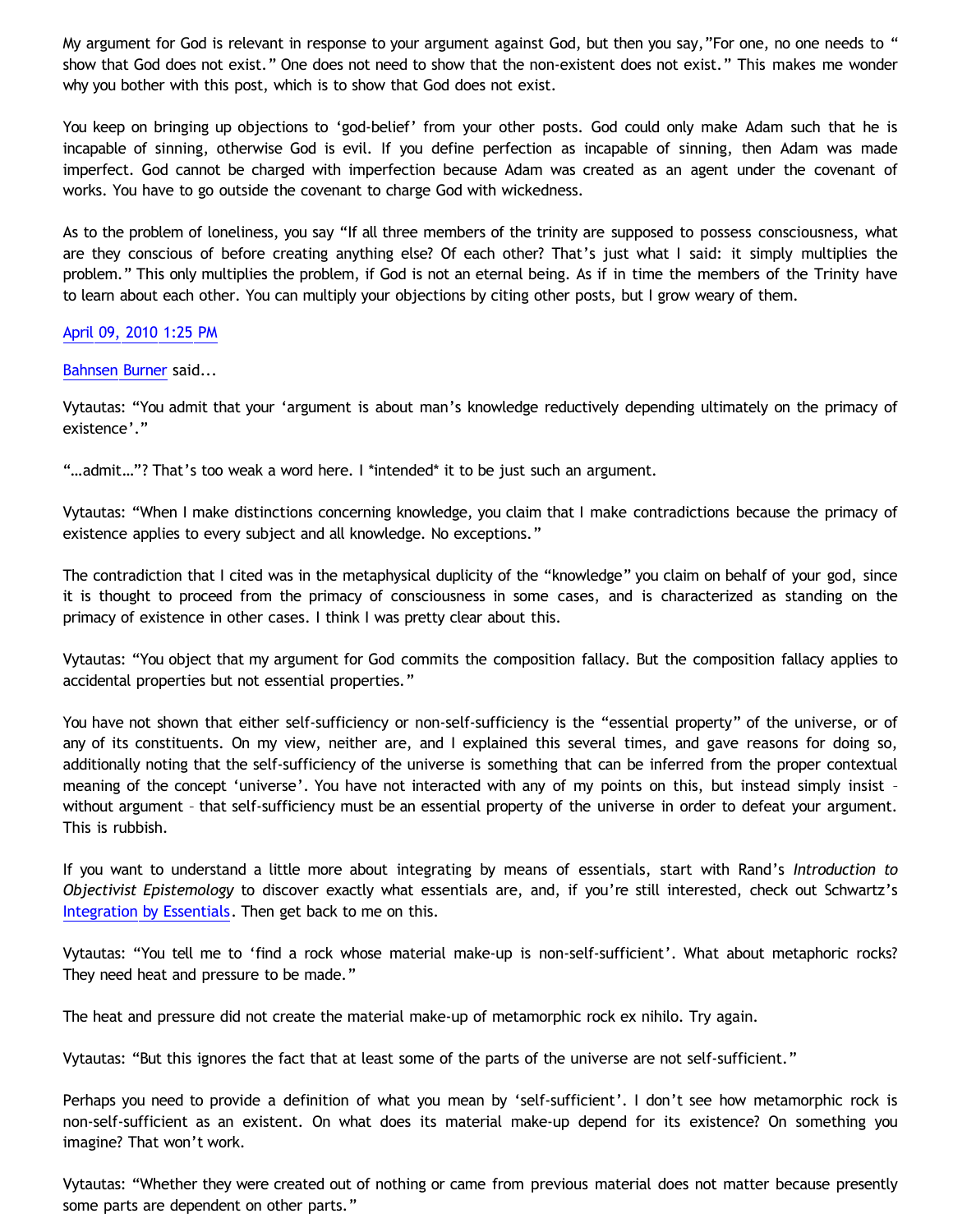You say they "are dependent on other parts," but what specifically do you mean by this, how do you show this to be the case, and how does it relate to your overall argument? If I find a piece of metamorphic rock in my backyard, how would I go about determining that it is "dependent on other parts"? I pick it up, hold it in my hands, it continues to be what it is – a rock. Nothing has changed. It does not appear to be "dependent on other parts" at all. As an existent, it is wholly self-sufficient, even considering its geologic history. The material which makes it up existed in some form prior to its current form as a metamorphic rock sitting in my backyard. So in what sense is it "dependent on other parts," and what are those "other parts" on which it is supposedly dependent?

[continued below]

[April 09, 2010 8:43 PM](http://bahnsenburner.blogspot.com/2010/04/340419608250307896)

[Bahnsen Burner](http://www.blogger.com/profile/11030029491768748360) said...

[continued from above]

Vytautas: "My argument for God is relevant in response to your argument against God,"

Not that I can see. And so far you've not explained how it's relevant. Moreover, given your admissions and disclaimers, your god would be at best completely aloof from the points informing my argument, if it actually existed.

Vytautas: "but then you say, 'For one, no one needs to "show that God does not exist." One does not need to show that the non-existent does not exist.' This makes me wonder why you bother with this post, which is to show that God does not exist. "

Where does my post present an argument which seeks to conclude that your god does not exist? My argument shows that the nature of human knowledge can only imply \*non-theism\* - i.e., not god-*belief*. You must be misinterpreting this as an argument against the existence of a god. It's not. Read it again, and this time, read it carefully.

Vytautas: "You keep on bringing up objections to 'god-belief' from your other posts."

Yes, I have this prerogative.

Vytautas: "God could only make Adam such that he is incapable of sinning, otherwise God is evil."

My argument is actually quite simple, so simple that even a caveman should be able to understand it. If the universe is supposed to be a creation, and it contains any imperfections, then the agent which supposedly created it cannot rightly be called a perfect creator, for a perfect creator does not create creations which have imperfections. If you admit that this universe which you claim a god created contains any imperfections (even spelling errors), then this can only mean that your god – if it did created it – is not a perfect creator. Q.E.D.

Vytautas: "If you define perfection as incapable of sinning, then Adam was made imperfect."

You have already admitted that Adam erred in his judgment. This can only mean that he did not possess perfect judgment. An agent possessing perfect judgment does not err in his judgments.

Vytautas: "God cannot be charged with imperfection because Adam was created as an agent under the covenant of works. You have to go outside the covenant to charge God with wickedness."

Here you're trying to cause a distraction by introducing an irrelevant issue. The issue is simple: either the universe your god created is perfect, or it is not. If it is not perfect, then we must look to the creator of the universe as the responsible agent for the imperfections in its creation. Christianity seeks to blame the creation for its imperfections, which shows just how unjust their thinking really is.

Vytautas: "As to the problem of loneliness, you say 'If all three members of the trinity are supposed to possess consciousness, what are they conscious of before creating anything else? Of each other? That's just what I said: it simply multiplies the problem.' This only multiplies the problem, if God is not an eternal being. As if in time the members of the